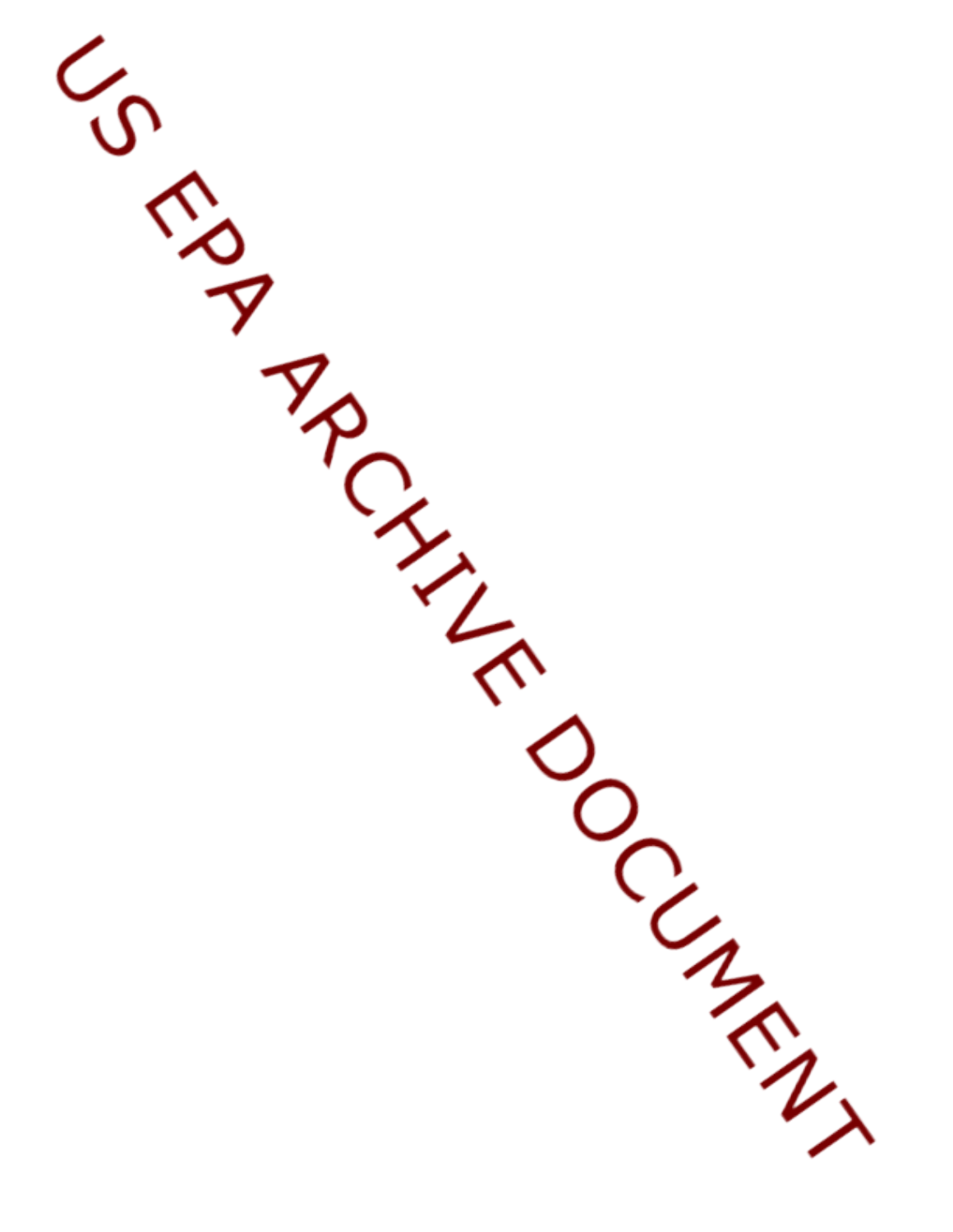| THE ENVIRONMENTAL TECHNOLOGY VERIFICATION |
|-------------------------------------------|
| <b>PROGRAM</b>                            |
| <b>THE</b>                                |





## **Verification Statement**

| <b>TECHNOLOGY TYPE:</b>              | <b>X-RAY FLUORESCENCE</b>                        |                              |                                      |  |
|--------------------------------------|--------------------------------------------------|------------------------------|--------------------------------------|--|
| <b>APPLICATION:</b>                  | <b>MEASUREMENT OF LEAD IN DUST WIPES</b>         |                              |                                      |  |
| <b>TECHNOLOGY NAME:</b>              | <b>Pb-Test XRF Instrument</b>                    |                              |                                      |  |
| <b>COMPANY:</b>                      | <b>KeyMaster Technologies</b>                    |                              |                                      |  |
| <b>ADDRESS:</b>                      | <b>415 N. Quay</b><br>Kennewick, WA 99336        | <b>PHONE:</b><br><b>FAX:</b> | $(509)$ 783-9850<br>$(509)$ 735-9696 |  |
| <b>WEB SITE:</b><br>$E\text{-}MAIL:$ | www.keymastertech.com<br>thowe@keymastertech.com |                              |                                      |  |

The U.S. Environmental Protection Agency (EPA) has created the Environmental Technology Verification Program (ETV) to facilitate the deployment of innovative or improved environmental technologies through performance verification and dissemination of information. The goal of the ETV Program is to further environmental protection by substantially accelerating the acceptance and use of improved and cost-effective technologies. ETV seeks to achieve this goal by providing high-quality, peer-reviewed data on technology performance to those involved in the design, distribution, financing, permitting, purchase, and use of environmental technologies.

ETV works in partnership with recognized standards and testing organizations and stakeholder groups consisting of regulators, buyers, and vendor organizations, with the full participation of individual technology developers. The program evaluates the performance of innovative technologies by developing test plans that are responsive to the needs of stakeholders, conducting field or laboratory tests (as appropriate), collecting and analyzing data, and preparing peer-reviewed reports. All evaluations are conducted in accordance with rigorous quality assurance protocols to ensure that data of known and adequate quality are generated and that the results are defensible.

Oak Ridge National Laboratory (ORNL) is one of the verification organizations operating under the Advanced Monitoring Systems (AMS) Center. AMS, which is administered by EPA's National Exposure Research Laboratory (NERL), is one of six technology areas under ETV. In this verification test, ORNL evaluated the performance of lead in dust wipe measurement technologies. This verification statement provides a summary of the test results for KeyMaster Technologies' Pb-Test x-ray fluorescence (XRF) instrument.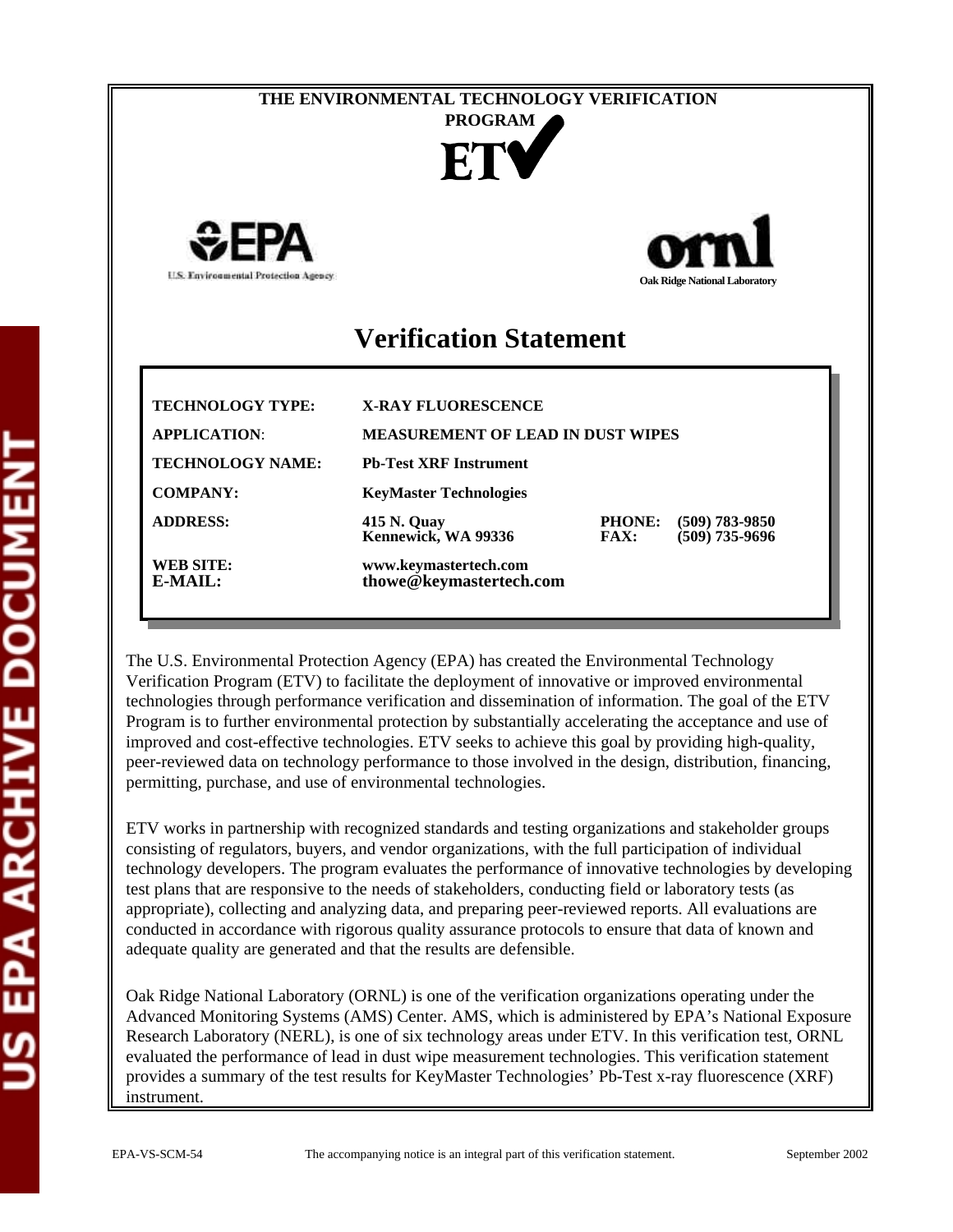## **VERIFICATION TEST DESCRIPTION**

This verification test was designed to evaluate technologies that detect and measure lead in dust wipes. The test was conducted at the Oak Ridge National Laboratory in Oak Ridge, TN, from January 7 through January 9, 2002. KeyMaster Technologies, a vendor of commercially-available, field portable x-ray fluorescence (XRF) instruments for lead detection and measurement, blindly analyzed 160 dust wipe samples containing known amounts of lead, ranging in concentration from  $\leq$  2 to 1,500  $\mu$ g/wipe. The experimental design was particularly focused on important clearance standards, such as those identified in 40 CFR Part 745.227(e)(8)(viii) of 40  $\mu$ g/ft<sup>2</sup> for floors, 250  $\mu$ g/ft<sup>2</sup> for window sills, and 400  $\mu$ g/ft<sup>2</sup> for window troughs. The samples included wipes newly-prepared and archived from the Environmental Lead Proficiency Analytical Testing Program (ELPAT). These samples were prepared from dust collected in households in North Carolina and Wisconsin. Also, newly-prepared samples were acquired from the University of Cincinnati (UC). The (UC) dust wipe samples were prepared from National Institute of Standards and Technology (NIST) Standard Reference Materials (SRMs). The results of the lead analyses generated by the technology were compared with results from analyses of similar samples by conventional laboratory methodology in a laboratory that was recognized as proficient by the National Lead Laboratory Accreditation Program (NLLAP) for dust testing. Details of the test, including a data summary and discussion of results, may be found in the report entitled *Environmental Technology Verification Report: Lead in Dust Wipe Detection Technology— KeyMaster Technologies, Pb-Test X-Ray Fluorescence Instrument,* EPA/600/R-02/058.

## **TECHNOLOGY DESCRIPTION**

The Pb-Test is an energy dispersive x-ray fluorescence (EDXRF) spectrometer that uses a sealed, highly purified Cobalt-57 radioisotope source (<12 mCi) to excite a test sample's constituent elements. The Pb-Test utilizes the recently developed Cadmium Telluride (CdTe) Schottky diode detectors. The age of the detector at the time of testing was approximately 4 to 5 months. Each element produces x-rays at a unique set of energies, allowing one to non-destructively measure the elemental composition of a sample. These characteristic x-rays are continuously detected, identified, and quantified by the spectrometer during sample analysis. In other words, the energy of each x-ray identifies a particular element present in the sample and the rate at which the x-rays of a given energy are emitted allows the analyzer to determine the quantity of a particular element present in that sample. Signals from the detector are amplified, digitized, and then quantified via an integrated multichannel analyzer and data processor. Sample test results are displayed in total micrograms of lead per dust-wipe. KeyMaster did not provide a reporting limit for the instrument during the verification test.

## **VERIFICATION OF PERFORMANCE**

The following performance characteristics of the Pb-Test XRF were observed:

*Precision:* Precision, based on the average percent relative standard deviation (RSD), was 18% for the ELPAT samples and 15% for the UC samples. A technology's performance is considered very precise if the average RSD is less than 10%, but acceptable as long as the average RSD is less than 20%.

*Accuracy:* Accuracy was assessed using the estimated concentrations of the ELPAT and UC samples. Acceptable bias falls in a range of average percent recovery values of  $100\% \pm 25\%$ . The average percent recovery values for the ELPAT and UC samples (excluding the "detectable blank" samples at concentrations  $\langle 2 \mu g/m$  is that are described in more detail below) were 189% and 168%, respectively. If only those samples with concentrations between 200 and 1,500  $\mu$ g/wipe are considered, the Pb-Test results were unbiased, with an average percent recovery value of 96% for ELPAT samples and 102% for the UC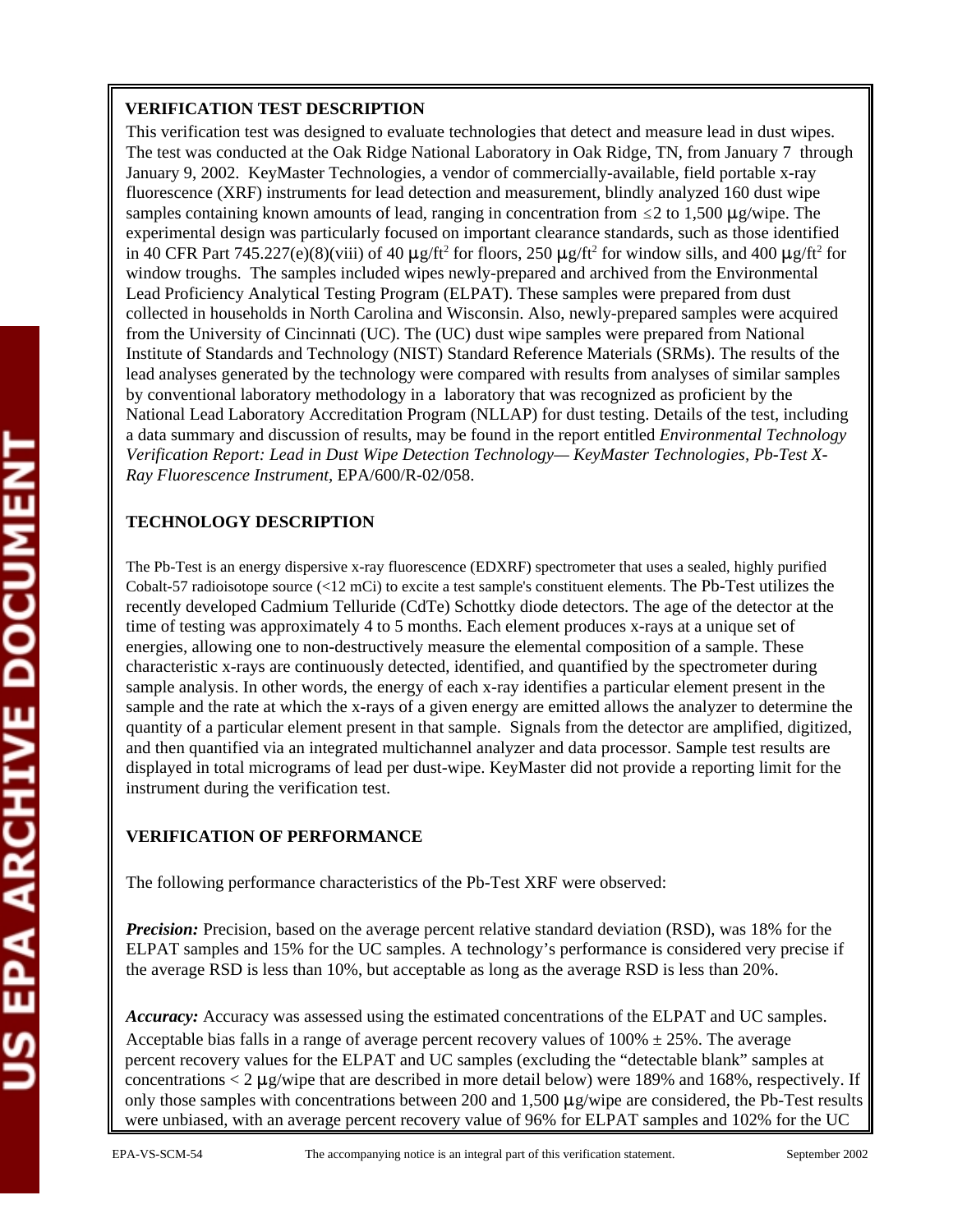samples. The Pb-Test results for samples at 800, and 1,500  $\mu$ g/wipe were both negatively biased (78% and 72%, respectively), but there was not enough data to ascertain that the technology was negatively biased above  $800 \mu g/wipe$ . For the NLLAP laboratory results, the average percent recovery values were 98% and 91%, respectively, for the ELPAT and UC samples. The NLLAP laboratory's negative bias for both the ELPAT and UC samples was statistically significant.

 *Comparability:* A comparison of the average Pb-Test results and the average NLLAP-recognized laboratory results was performed for all samples (ELPAT and UC) for estimated concentrations above and below 200  $\mu$ g/wipe. The correlation coefficient (r) for the < 200  $\mu$ g/wipe data set was 0.967 [slope  $(m) = 1.060$ , intercept = 66. For the > 200  $\mu$ g/wipe data, the r value was 0.989 [slope = 0.662, intercept  $= 121$ ). The slopes for both data sets were statistically different from 1.00. The Pb-Test results above 200  $\mu$ g/wipe indicate fair agreement with the NLLAP laboratory's results, since correlation coefficient values greater than 0.990 indicate good agreement with the laboratory data.

*Detectable blanks:* All twenty samples, prepared at concentrations  $\langle 2 \mu g/m p e$ , were reported as detections by the Pb-Test, with concentrations ranging from 46 to 137  $\mu$ g/wipe.

*False positive results:* A false positive (fp) result is one in which the technology reports a result that is above the clearance level when the true (or estimated) concentration is actually below. For the UC samples, the Pb-Test reported 20 of a possible 38 fp results, while the NLLAP laboratory did not report any fp results. For the ELPAT samples, the Pb-Test reported 6 of a possible 12 fp results, while the NLLAP laboratory reported two.

*False negative results:* A false negative (fn) result is one in which the technology reports a result that is below the clearance level when the true (or estimated) concentration is actually above. For the UC samples, the Pb-Test reported 7 of a possible 22 fn results, while the NLLAP laboratory reported 23 of a possible 30 fn results. For the ELPAT samples, the Pb-Test reported 8 of a possible 28 fn results, while the NLLAP laboratory reported 7.

*Completeness:* Completeness is defined as the percentage of measurements that are judged to be usable (i.e., the result is not rejected). An acceptable completeness rate is 95% or greater. The Pb-Test instrument generated results for all 160 dust wipes samples for a completeness of 100%.

*Sample Throughput:* Sample throughput is a measure of the number of samples that can be processed and reported by a technology in a given period of time. With two analysts, the KeyMaster team accomplished a sample throughput rate of approximately eighty samples per 10-hour day. One operator prepared the samples, while the other performed the analyses. The vendor chose to run the samples on two instruments and report the average value. The instrument can be operated by a single trained analyst.